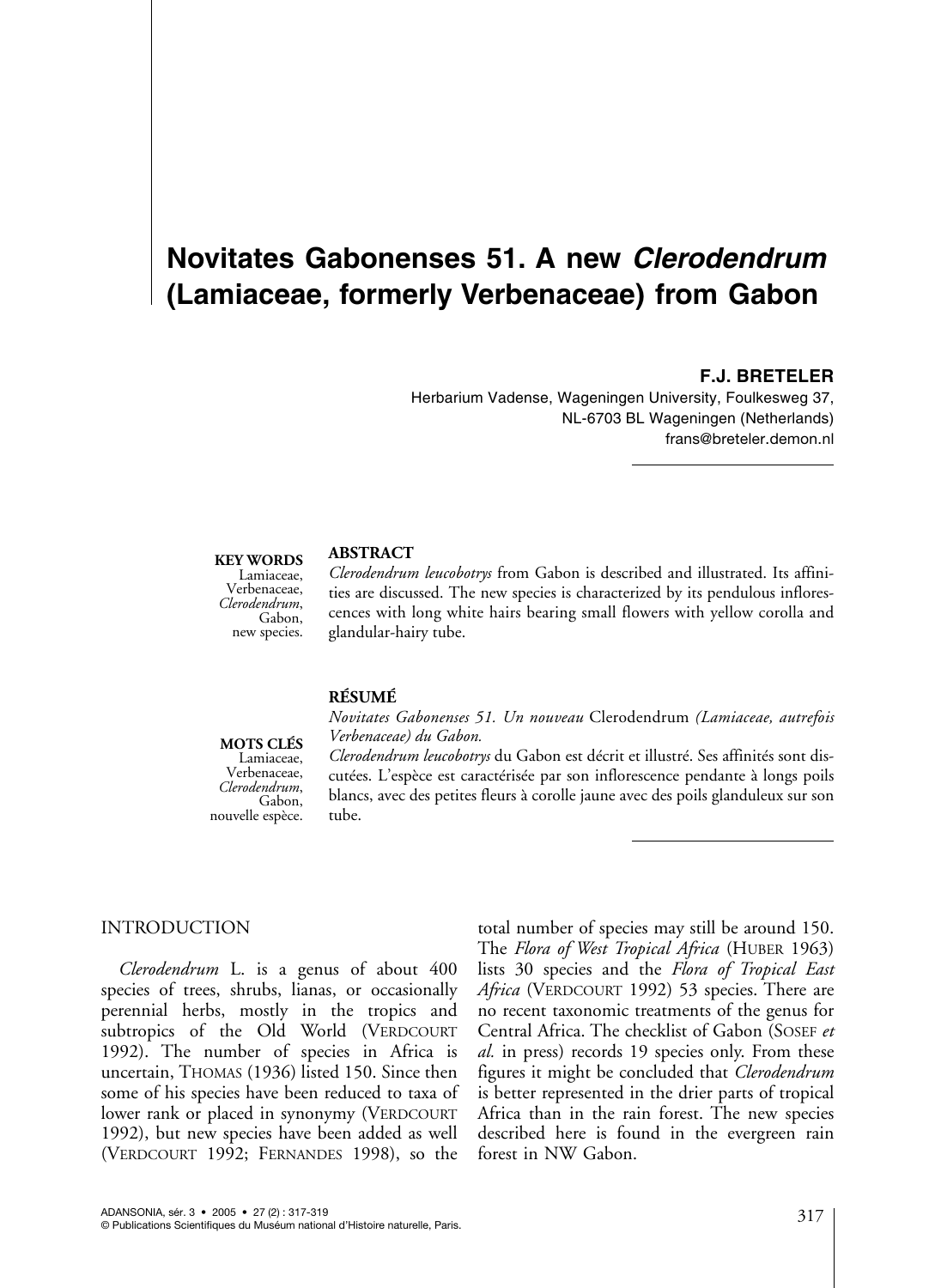Breteler F.J.



FIG. 1. — *Clerodendrum leucobotrys* Breteler: **A**, flowering branch; **B**, flower; **C**, flower-bud; **D**, corolla; **E**, corolla opened out; **F**, pistil with ovary cut lengthwise; **G**, glandular hairs of corolla tube. *Breteler 15827.* Drawing by H. D<sup>E</sup> VRIES.